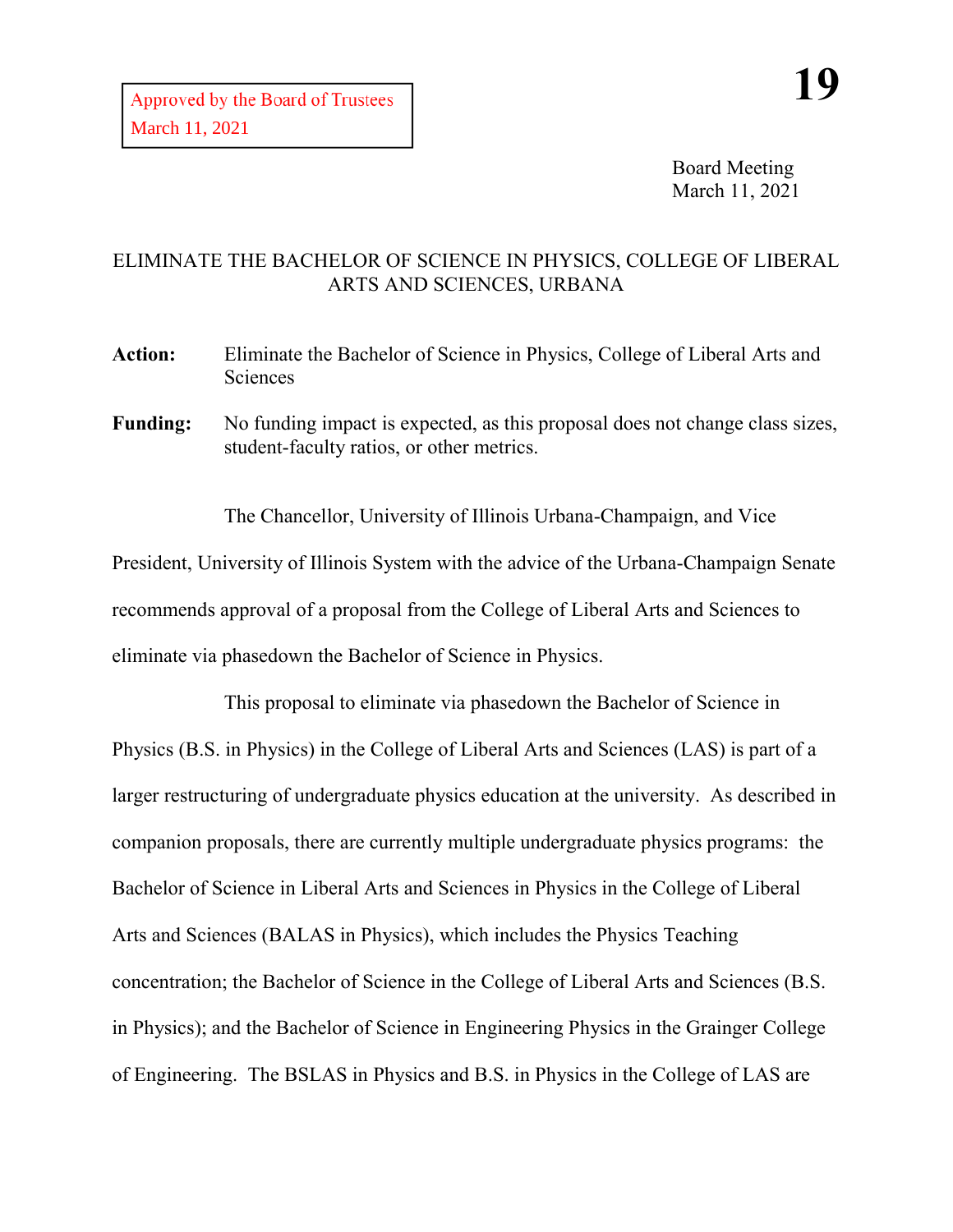essentially the same degree as the Engineering Physics degree in the Grainger College of Engineering. The B.S. in Physics, Teaching Concentration, has recently had low enrollment, and the option of pursuing the B.S. in Engineering Physics with a Secondary Education minor already exists and will continue to exist. With the related companion proposals, this proposal seeks consolidation of these existing physics programs into a single undergraduate degree to be named the Bachelor of Science in Physics, which will be administratively housed in the Department of Physics in the Grainger College of Engineering. The phasedown of the existing physics programs in LAS is a cooperative administrative effort between the colleges of LAS and Grainger Engineering. The consolidation plan, resulting in a single, renamed undergraduate physics degree, will reduce student, parent, and recruiter confusion, provide more cohesive student support, improve the student experience, and streamline operations in the Department of Physics.

The phasedown plan is to set admission targets to zero beginning with the Fall 2022 admissions cycle. Continuing undergraduate students will not have the option of declaring a major in Physics in LAS starting in Fall 2021. Students currently enrolled in the B.S. in Physics in LAS will be able to complete their degree program.

The Department of Physics is currently housed in the Grainger College of Engineering; the consolidation plan does not change that structure. There will be no changes to faculty resources, as there are no changes to class sizes or student-to-faculty ratios. There will be no changes to unit resources such as support for student advising and job placement, as these functions are already handled for the existing undergraduate physics programs by the Department of Physics in the Grainger College of Engineering.

2